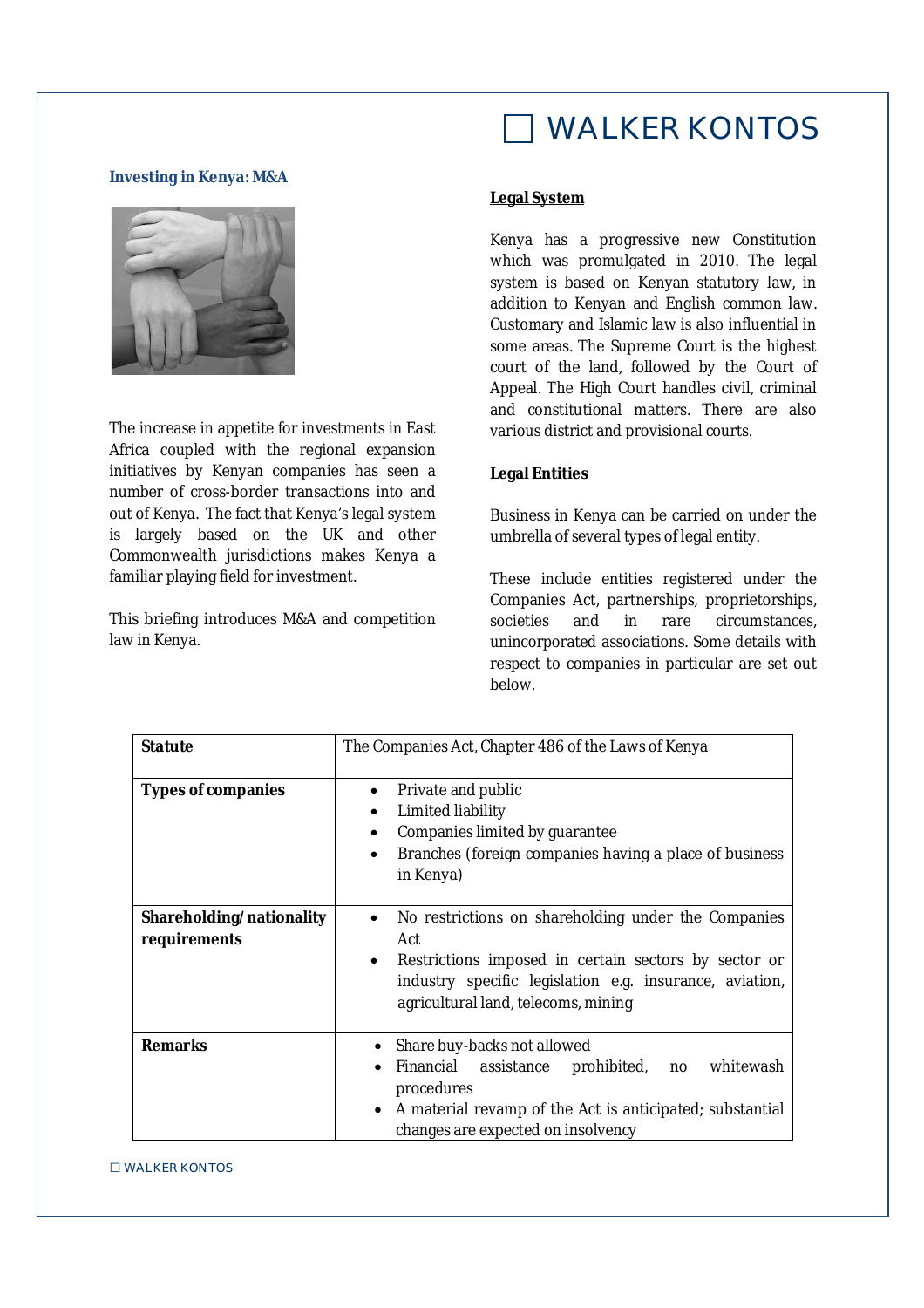It is to be noted that the Companies Act, based on the UK 1948 equivalent, has been the target of a fundamental overhaul for a number of years, with a number of bills being circulated in the past. Most recently, we have seen the publication of the Companies Bill, 2014 and the Insolvency Bill, 2014, which we hope will achieve the desired objective.

#### **M&As, Competition and COMESA**

#### *Transaction Documentation: Nothing Unusual*

There is little dissimilarity with English law governed share purchase agreements and the contractual aspects of the transaction are within the reasonable expectations of a foreign investor. The Kenyan market is used to and understands the requirement for elaborate warranties and indemnities, disclosures and the due diligence characteristics that go hand in hand with complex M&A deals.

### *Regulatory Requirements and Conditions Precedent*

More important however – and key for investors to note – are regulatory and sectorspecific ownership provisions and restrictions which potentially impact heavily on both the timing of completion as well as costs. Sectorspecific regulatory requirements are explored further in our article entitled Restrictions on Ownership in Kenya.

### *The Kenya Competition Act*

Competition regulation in Kenya falls under the jurisdiction of the Competition Authority of Kenya (the **CAK**) as well as, in certain circumstances (which are described further below), the COMESA Competition Commission (the **CCC**). The Kenya Competition Act requires that the CAK gives merger approval in

#### □ WALKER KONTOS

# WALKER KONTOS

connection with the direct or indirect acquisition or establishment of direct or indirect control by one or more undertakings over the whole or part of the business of another undertaking.

The definition of control or deemed control includes (in addition to the simple fact of ownership of more than 50% of the voting rights in that undertaking) if such person (amongst other things) is entitled to vote a majority of the votes that may be cast in a general meeting or has the ability to control the majority of such votes, or is able to appoint, or to veto the appointment of a majority of the directors of the undertaking. Also within the definition of control – and one which prudence would require a negative clearance from the CAK – is a scenario in which an undertaking has the ability to materially influence the policy of an undertaking in a manner comparable to a person who, in ordinary commercial practice, can exercise the more obvious types of control.

Notably, the law does not presently prescribe merger thresholds although it is understood that the relevant subsidiary legislation is awaiting enactment. In lieu, the CAK has adopted a position in which mergers that will fall below the relevant thresholds will be considered for exclusion.

Approval fees have hitherto not been charged. However it is expected that the prescription of fees is imminent and is likely to range between K.Shs.500,000 and K.Shs.2,000,000 (approximately USD5,500 and USD22,000), depending on the combined volume of turnover or assets of the merging entities1.

 $\overline{\phantom{a}}$ 

<sup>&</sup>lt;sup>1</sup> Update: The Competition Authority of Kenya introduced the approval fees through Kenya Gazette Notice No. 4567, dated 11<sup>th</sup> June 2014 with effect from  $1<sup>st</sup>$  August 2014.